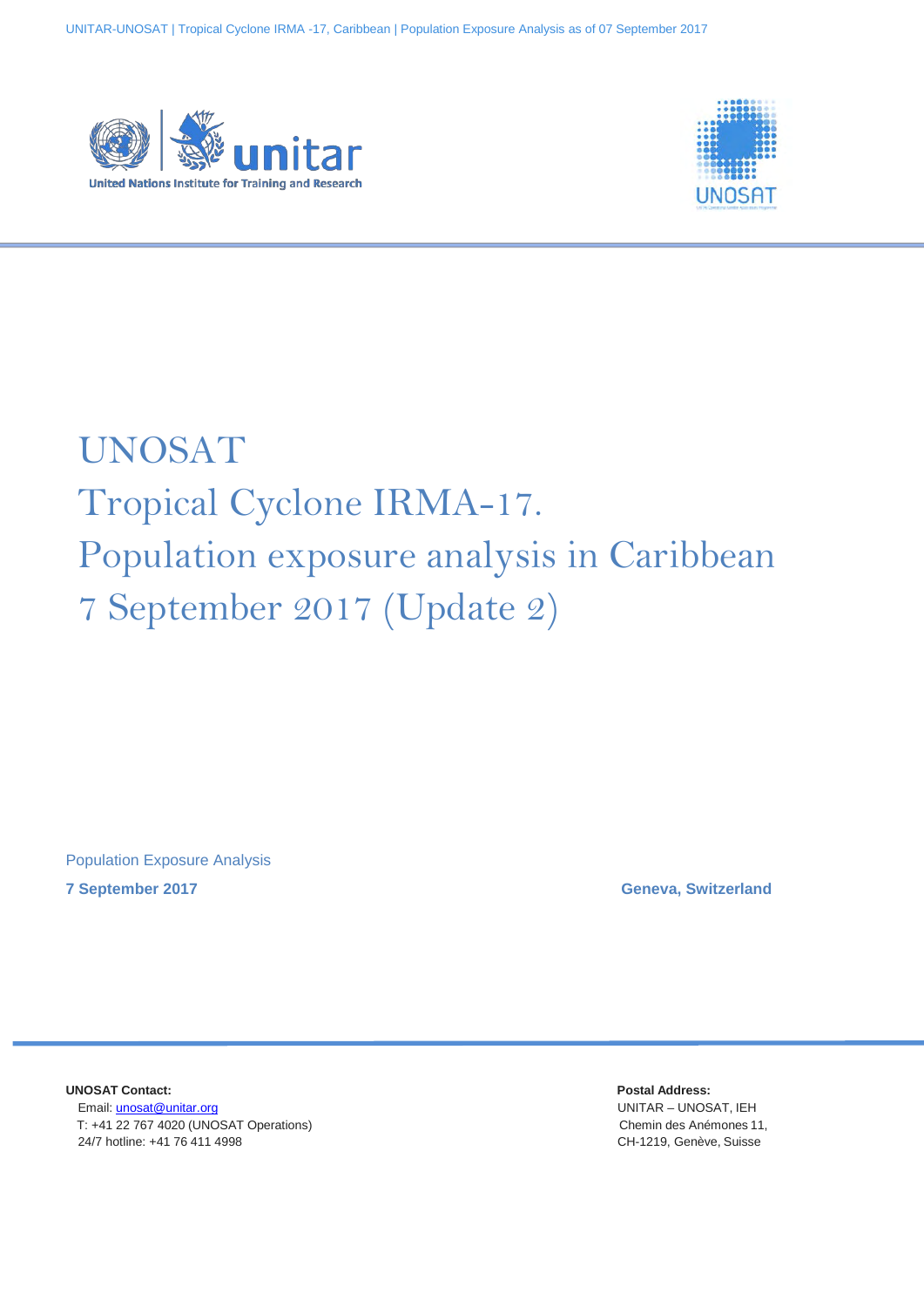

IRMA-17 is a category 5 tropical cyclone currently moving forward in the Caribbean to the northwest. Since 06 September 2017 at 00h00UTC, IRMA-17 has been hitting several Caribbean islands such as Antigua and Barbuda, Anguilla, St Kitts and Nevis, The British Virgin Islands and Puerto Rico, all of them located in the 120km/h wind speed zone. As of 7 September 2017, IRMA has maximum sustained winds of 296 km/h and is expected to hit more islands in the following hours, such as Turks and Caicos and The Bahamas, before moving north towards the state of Florida in the United States.

Based on data of the predicted tropical cyclone path, wind speeds from JRC (Warning 33 issued on 7 September 2017 at 09:00 UTC), and population data from WorldPop, UNITAR-UNOSAT conducted a population exposure analysis for the Caribbean, where nearly 2 Million people are living within 120km/h wind speed zone and more than 10 million people are living within wind speed zone of 90 km/h.

Population exposure estimates are based on expected cyclone track (JRC) and WorldPop data (1km resolution)

## Population Exposure in Caribbean



37,247,000 Total population of Caribbean (\*)

 **21,240,000**

Total population living on **60km/h** wind speed zones **92, 701, 100** Total population living on Total population of **90km/h** wind speed zones **10,604,000**

**92, 701, 100** Total population living on Total population of **120km/h** wind speed zones**1,930,000**

2

#### *Sources:*

*Cyclone Track: Joint Research Center-GDACS Administrative Levels: GADM Spatial Demographic Data: WorldPop (2015) Analysis: UNITAR-UNOSAT (07/09/2017)*

#### *Note:*

*(\*) Total population of Caribbean is considering only the following countries and territories: Anguilla, Antigua and Barbuda, Bahamas, British Virgin Islands, Cuba, Dominica, Dominican Republic, Guadeloupe, Saint Martin, Saint Barthelemy, Haiti, Montserrat, Sint Maarten, Saba, Sint Eustatius, Puerto Rico, Saint Kitts and Nevis, Turks and Caicos Islands and United States Virgin Islands. These countries and territories are within the wind speeds zones of 60km/h, 90km/h and 120km/h according to the expected cyclone track released as of 7 September 2017 (09:00 UTC).*

The population exposure has been calculated using a 1Km resolution WorldPoP dataset. This is a preliminary analysis & has not yet been validated in the field.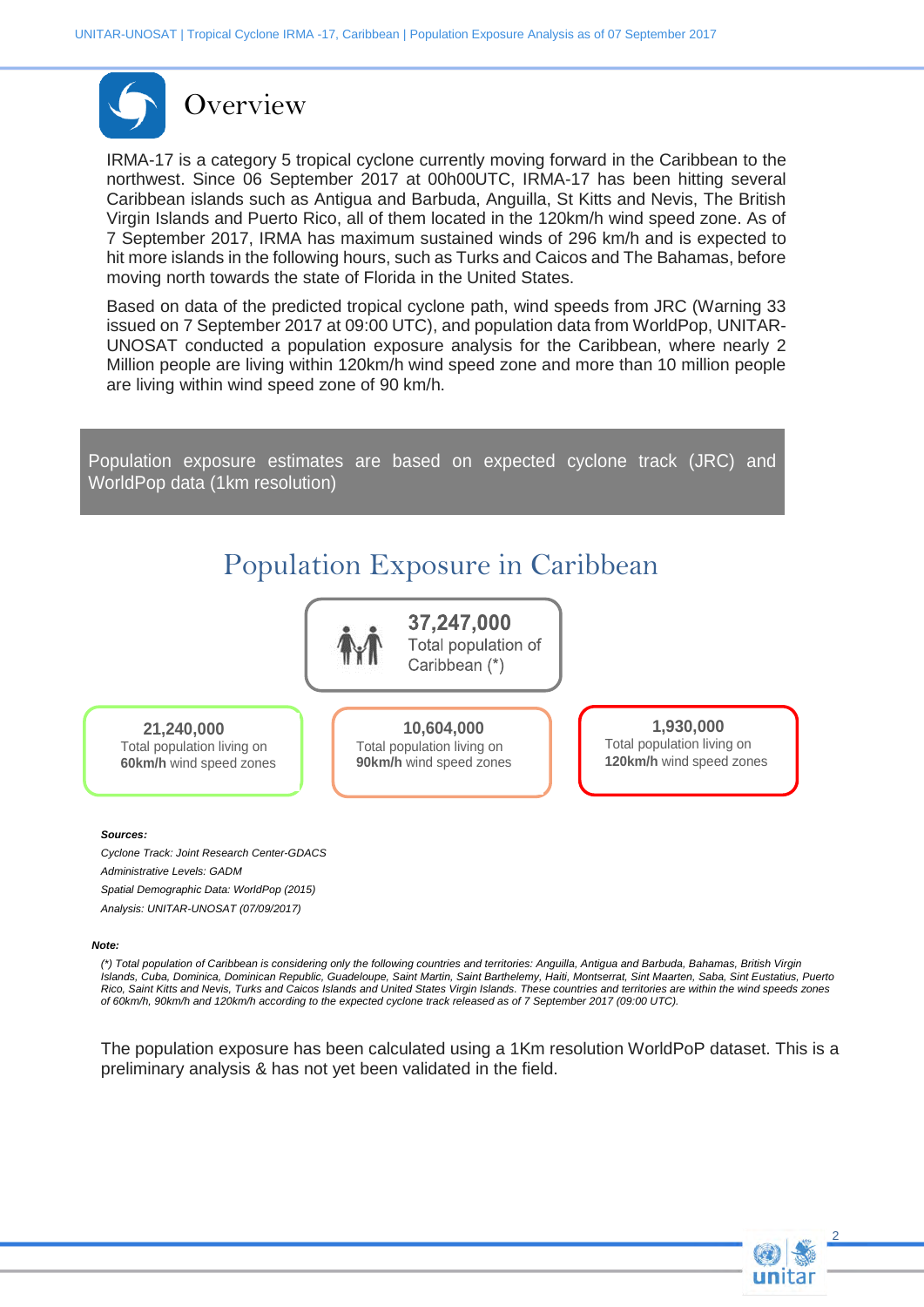### **Caribbean Population Exposed to sustained wind speed zones : Tropical Cyclone IRMA-17 (07/09/2017, 09h00 UTC)**

| <b>Country / Territory</b>      | <b>Total</b><br>population | <b>Wind Speed Zones (WSZ)</b> |                                    |                                 | <b>Total</b>          |         |
|---------------------------------|----------------------------|-------------------------------|------------------------------------|---------------------------------|-----------------------|---------|
|                                 |                            | $WSZ \ge 120$<br>km/h         | 90 km/h $\leq$ WSZ<br>$< 120$ km/h | 60 km/h $\leq$ WSZ<br>< 90 km/h | exposed<br>population | %       |
| Puerto Rico                     | 3,651,232                  | 1,538,925                     | 2,112,307                          |                                 | 3,651,232             | 100.00% |
| Antigua and Barbuda             | 87,858                     | 87,762                        | 96                                 |                                 | 87,858                | 100.00% |
| United States Virgin Islands    | 93,173                     | 75,758                        | 17,415                             |                                 | 93,173                | 100.00% |
| Saint Kitts and Nevis           | 47,897                     | 47,175                        | 723                                |                                 | 47,897                | 100.00% |
| <b>Turks and Caicos islands</b> | 45,020                     | 45,020                        |                                    |                                 | 45,020                | 100.00% |
| Sint Maarten                    | 39,921                     | 39,921                        |                                    |                                 | 39,921                | 100.00% |
| Saint Martin                    | 32,418                     | 32,418                        |                                    |                                 | 32,418                | 100.00% |
| <b>British Virgin Islands</b>   | 27,248                     | 27,248                        |                                    |                                 | 27,248                | 100.00% |
| Anguilla                        | 12,316                     | 12,316                        |                                    |                                 | 12,316                | 100.00% |
| Cuba                            | 11,266,280                 | 11,563                        | 2,623,127                          | 7,558,993                       | 10,193,683            | 90.48%  |
| Saint Barthelemy                | 5,191                      | 5,191                         |                                    |                                 | 5,191                 | 100.00% |
| <b>Bahamas</b>                  | 343,735                    | 3,394                         | 21,545                             | 308,024                         | 332,963               | 96.87%  |
| <b>Sint Eustatius</b>           | 2,390                      | 2,390                         |                                    |                                 | 2,390                 | 100.00% |
| Saba                            | 1,228                      | 1,228                         |                                    |                                 | 1,228                 | 100.00% |
| Dominican Republic              | 10,470,773                 |                               | 4,162,553                          | 6,264,473                       | 10,427,025            | 99.58%  |
| Haiti                           | 10,596,666                 |                               | 1,346,590                          | 6,903,974                       | 8,250,564             | 77.86%  |
| Guadeloupe                      | 446,611                    |                               | 314,307                            | 132,305                         | 446,612               | 100.00% |
| Montserrat                      | 5,068                      |                               | 5,068                              |                                 | 5,068                 | 100.00% |
| Dominica                        | 72,119                     |                               |                                    | 72,119                          | 72,119                | 100.00% |
| <b>Total</b>                    | 37,247,144                 | 1,930,309                     | 10,603,731                         | 21,239,888                      | 33,773,926            | 90.68%  |

Expected structural damage within sustained wind speed zones greater than 120 km/h according to the Saffir-Simpson Hurricane Wind Scale:

| <b>Category</b> | <b>Sustained Winds</b>                                      | <b>Type of Damage</b>                                              | <b>Type of Damage Description</b>                                                                                                                                                                                                                                                                                                                                       |
|-----------------|-------------------------------------------------------------|--------------------------------------------------------------------|-------------------------------------------------------------------------------------------------------------------------------------------------------------------------------------------------------------------------------------------------------------------------------------------------------------------------------------------------------------------------|
|                 | 74-95 mph<br>$64-82$ kt<br>119-153 km/h                     | Very dangerous winds<br>will produce some<br>damage                | Well-constructed frame homes could have damage to roof, shingles, vinyl siding and<br>gutters. Large branches of trees will snap and shallowly rooted trees may be toppled.<br>Extensive damage to power lines and poles likely will result in power outages that could<br>last a few to several days                                                                   |
|                 | 96-110 mph<br>83-95 kt<br>154-177 km/h                      | <b>Extremely dangerous</b><br>winds will cause<br>extensive damage | Well-constructed frame homes could sustain major roof and siding damage. Many<br>shallowly rooted trees will be snapped or uprooted and block numerous roads. Near-total<br>power loss is expected with outages that could last from several days to weeks                                                                                                              |
| 3               | 111-129 mph<br>96-112 kt<br>178-208 km/h                    | Devastating damage<br>will occur                                   | Well-built framed homes may incur major damage or removal of roof decking and gable<br>ends. Many trees will be snapped or uprooted, blocking numerous roads. Electricity and<br>water will be unavailable for several days to weeks after the storm passes                                                                                                             |
| $\overline{4}$  | 130-156 mph<br>113-136 kt<br>209-251 km/h                   | Catastrophic damage<br>will occur                                  | Well-built framed homes can sustain severe damage with loss of most of the roof structure<br>and/or some exterior walls. Most trees will be snapped or uprooted and power poles<br>downed. Fallen trees and power poles will isolate residential areas. Power outages will last<br>weeks to possibly months. Most of the area will be uninhabitable for weeks or months |
| 5               | 157 mph or higher<br>137 kt or higher<br>252 km/h or higher | Catastrophic damage<br>will occur                                  | A high percentage of framed homes will be destroyed, with total roof failure and wall<br>collapse. Fallen trees and power poles will isolate residential areas. Power outages will last<br>for weeks to possibly months. Most of the area will be uninhabitable for weeks or months                                                                                     |

(Hurricane Category on map 1)

Source: National Hurricane Center & Business Insider